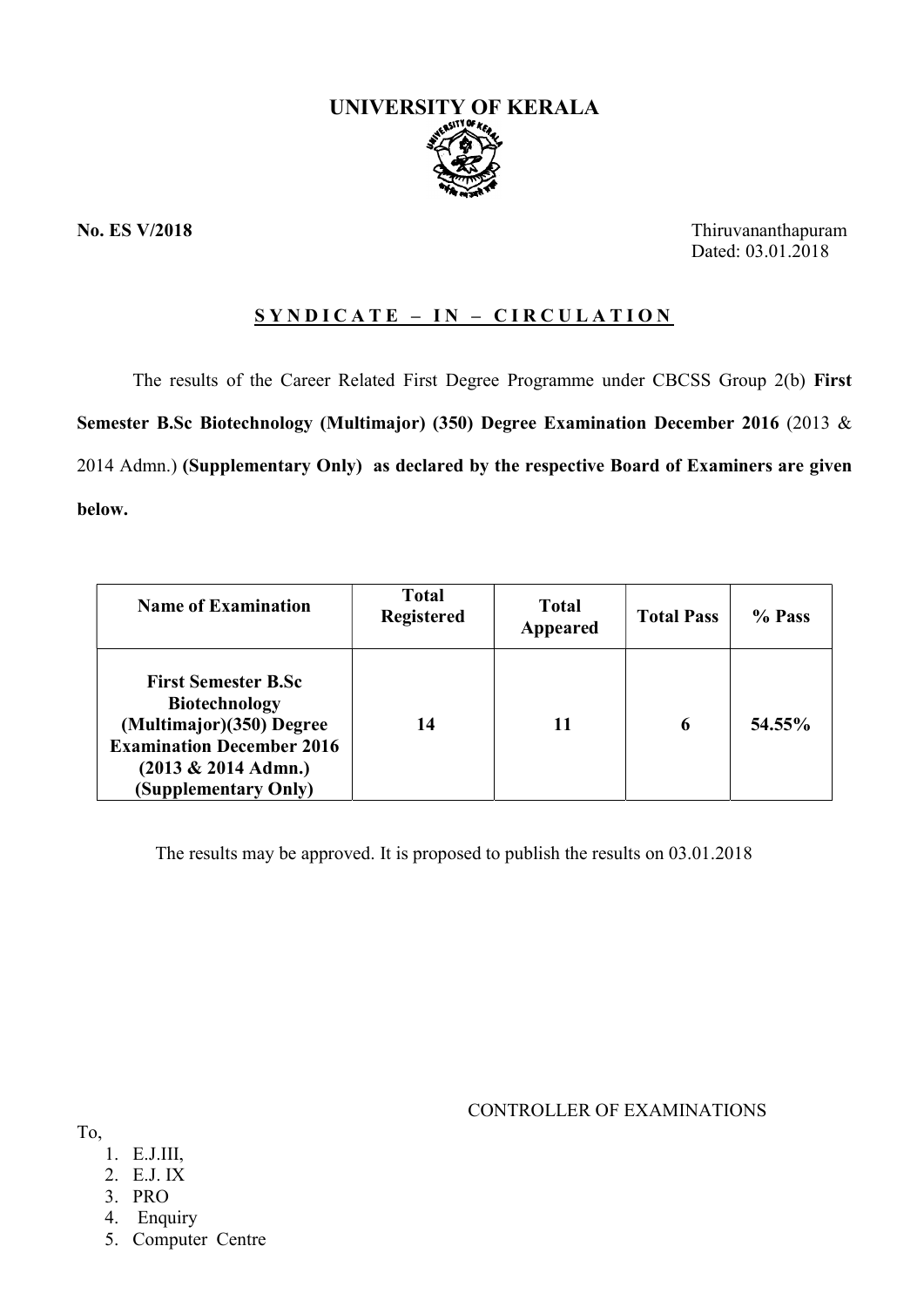

## UNIVERSITY OF KERALA

## **NOTIFICATION**

- 1. The following is the provisional list of Register Numbers of the successful candidates at the Career Related First Degree Programme Under CBCSS Group 2(b) First Semester B.Sc Biotechnology (Multimajor) (350) Degree Examination December 2016 (2013 & 2014 Admn.) (Supplementary Only) as declared by the Board of Examiners.
- 2. For the successful completion of a semester a student has to score a minimum SCPA of 4.00(E Grade). A minimum of 40% of marks (E Grade) is required for passing a course with a separate minimum of 40% (E Grade) for Continuous Evaluation and End Semester Evaluation.
- 3. The last date for revaluation and scrutiny is 06.02.2018. Candidates should make use of draft mark list available in the university website for applying for revaluation. Application for revaluation and scrutiny should be submitted through ONLINE only.

| <b>COURSE CODE</b>     | <b>COURSE</b>                                                                              |
|------------------------|--------------------------------------------------------------------------------------------|
| EN 1111.4              | Listening & Speaking Skills                                                                |
| BV 1121                | Methodology & Perspectives of Biotechnology                                                |
| BV 1131.1<br>BV 1131.2 | Animal Diversity I – Non Chordata & Chordata<br>Phycology, Mycology, Lichenology, Bryology |
| BV 1141.1<br>BV 1131.2 | Phycology, Mycology, Lichenology & Plant Pathology<br>Animal Diversity I Non Chordata      |
| BV 1142                | Inorganic Chemistry I                                                                      |
| BV 1143                | Biochemistry & Metabolism                                                                  |

2013 & 2014 Admn.

## CONTROLLER OF EXAMINATIONS